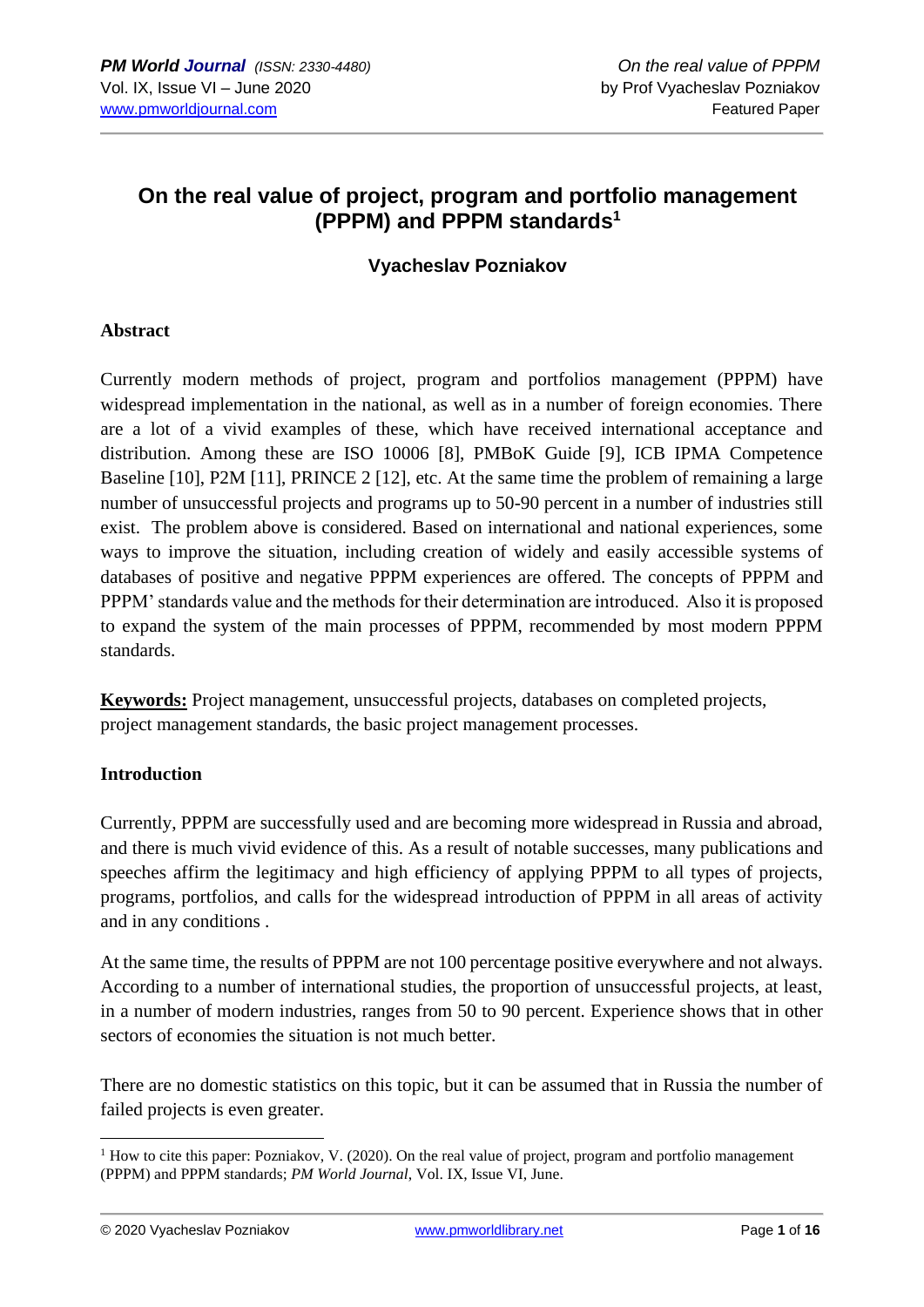The latter circumstance, as well as the accompanying economic and other losses, cause project participants disappointment and doubts about the potential of the PPPM, which negatively affects its further development and successful use.

This problem seems relevant for the Russian national economy, given the scale of the projects being implemented in the country (about 20% of GDP) and the increasing attention of the country's leadership at all levels to the widespread introduction of PPPM in the management of various sectors of the national economy (see "The main directions of the Government of the Russian Federation for the period until 2018", as well as the creation at the end of 2016 the Department of Project Activities of the Russian Federation Government, etc.) .

The article considers the problem formulated above, suggests some possible solutions, including taking into account international and national experience.

The article is intended for the main stakeholders of the development and implementation of projects, participants in the training and certification of the PPPM specialists.

### **I. Some positive results of PPPM usage in Russia.**

As it was noted above, PPPM methods are currently successfully used and are becoming widespread in Russia and abroad. In Russia, in one way or another, PPPM is used virtually in all sectors of the economy and management levels pack a systematic way, on various forms of ownership. In many cases, the application of PPPM methods is the basis for the success of the project and there is much vivid evidence of this. For example, in Russia are results of the Nizhny Novgorod engineering company AO « NIAEP " in the development and practical use of the methodology of Multi – D. It is complex system pack, a systematic way during the construction of complex engineering structures, such as nuclear power plants. It allowed, for example, in difficult conditions to build the last units of the Rostov nuclear station, to carry out the project at the level of world standards and significantly reduce the time and cost of the project. Impressive are the successes of Sberbank in the field of PPPM, which have received international recognition in the form of first places in international competitions in the field of PPPM.

The next to be mentioned could be achievements of domestic organizations that have assessed the maturity level of PPPM according to the "DELTA" system of the International Project Management Association IPMA , as well as the results of projects and programs that have won national contests "Best Project of the Year" deserve widespread attention . The latter are carried out by the Russian project management association SOVNET and are becoming increasingly popular. PPPM methods are being actively implemented in the activities of public sector organizations. This is evidenced by Russian Government documents, for example, "Main directions of activity of Russian Federation Government for the period until 2018 the year ", an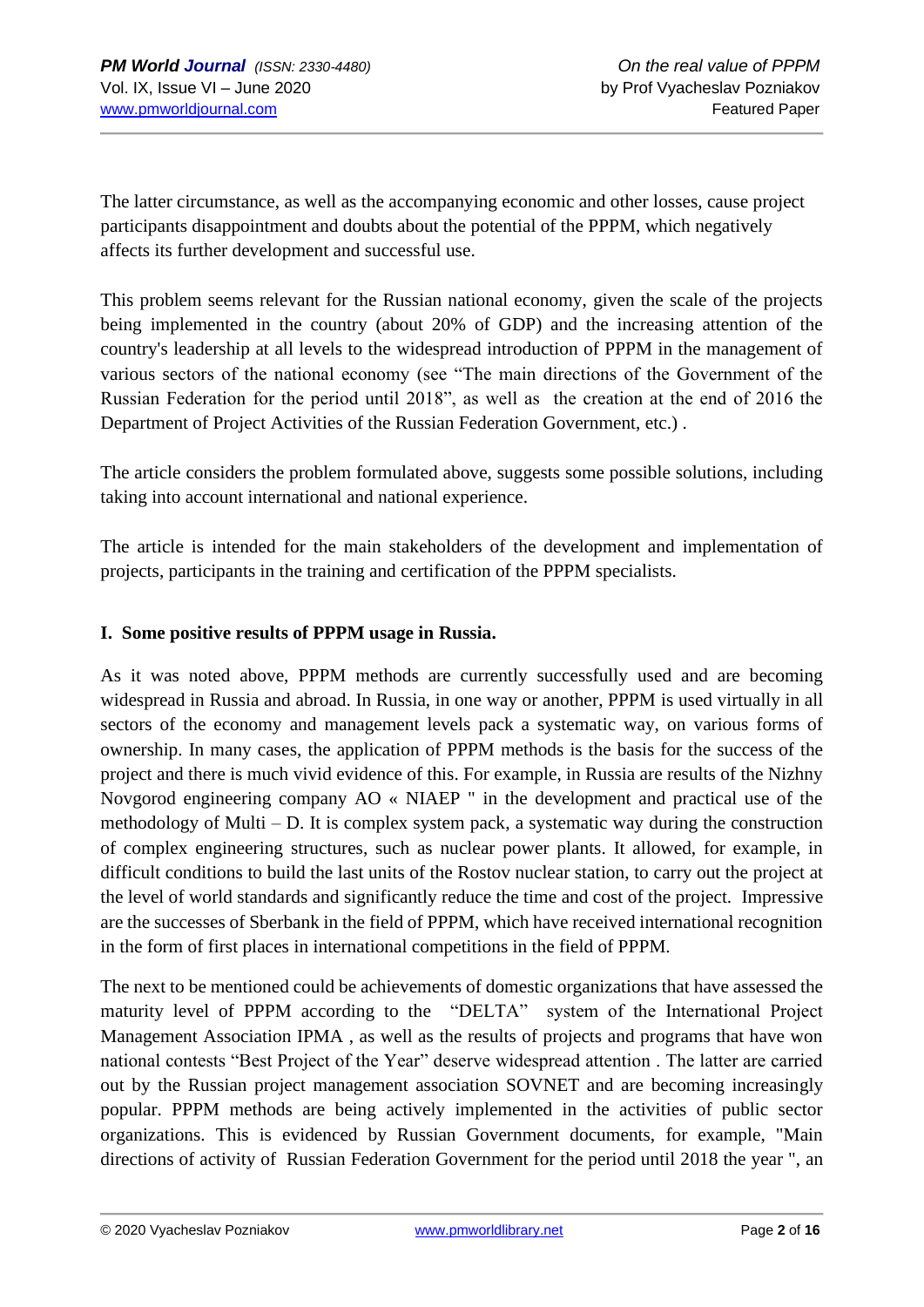increasing number of PPPM departments in the federal public administration, regional and municipal level , as well as creating at the end of 2016 the PPPM Unit of the Russian Federation Government [1], etc. . This, in particular, is illustrated by the results of the Project Olympus competitions held for the 5th time by the Analytical Center under the Government of the Russian Federation and in 2018 together with the Russian Project Management Association SOVNET (IPMA member) .

Now in Russia in spite of certain difficulties in organizations of different ownership and at different management levels, there are an increasing number of planned and ongoing projects and programs, the most diverse and often very ambitious. So, the country's leadership has developed and is implementing a number of programs to overcome the current difficult economic situation. Among them are:

- Financing of infrastructure projects of the Foundation national Welfare
- Import substitution
- Development of export production
- oil and gas projects
- Restructuring of the economy
- Big infrastructure projects: the BAM, the Far East, Crimea bridge, etc.
- The development of small and medium-sized businesses
- Etc. (see website of the Government)

The crisis and the desire to get out of it generate in the private sector, in small and medium-sized businesses, a large number of ideas and projects of the most diverse content and scope.

As a consequence, considerable progress implementing PPPM in a number of publications affirms the legitimacy and effectiveness of PPPM for all types of projects, programs, portfolios, calls for widespread adoption of PPPM, or how often formulate, project methods, in management of projects, programs, portfolios in on all spheres activities and in all conditions .

### **II. A large number of unsuccessful projects, the value of PPPM, the basic reasons for project failures**

At the same time, the results of PPPM are not always and not everywhere positive. For example, according to The Standish Group, in 2013, \$ 750 billion was spent on software development and implementation projects around the world [2]. Of these, the number of undeniably successful projects is 38 %, while the remaining projects are classified as completely failed (16%) or controversial, for example, to achieve goals (46 %). Experience shows that in other sectors of the economies the situation is not much better. So according to the founder of the Japanese Association of Project Management Professor Hiroshi Tanaka, founded on the analysis of the Japanese and international experience in project management in the last 50 years, 90% of infrastructure projects fail [3]. There are other sources of information. Among these especially note the paper by David Pells [5]. as well as studies [6,7].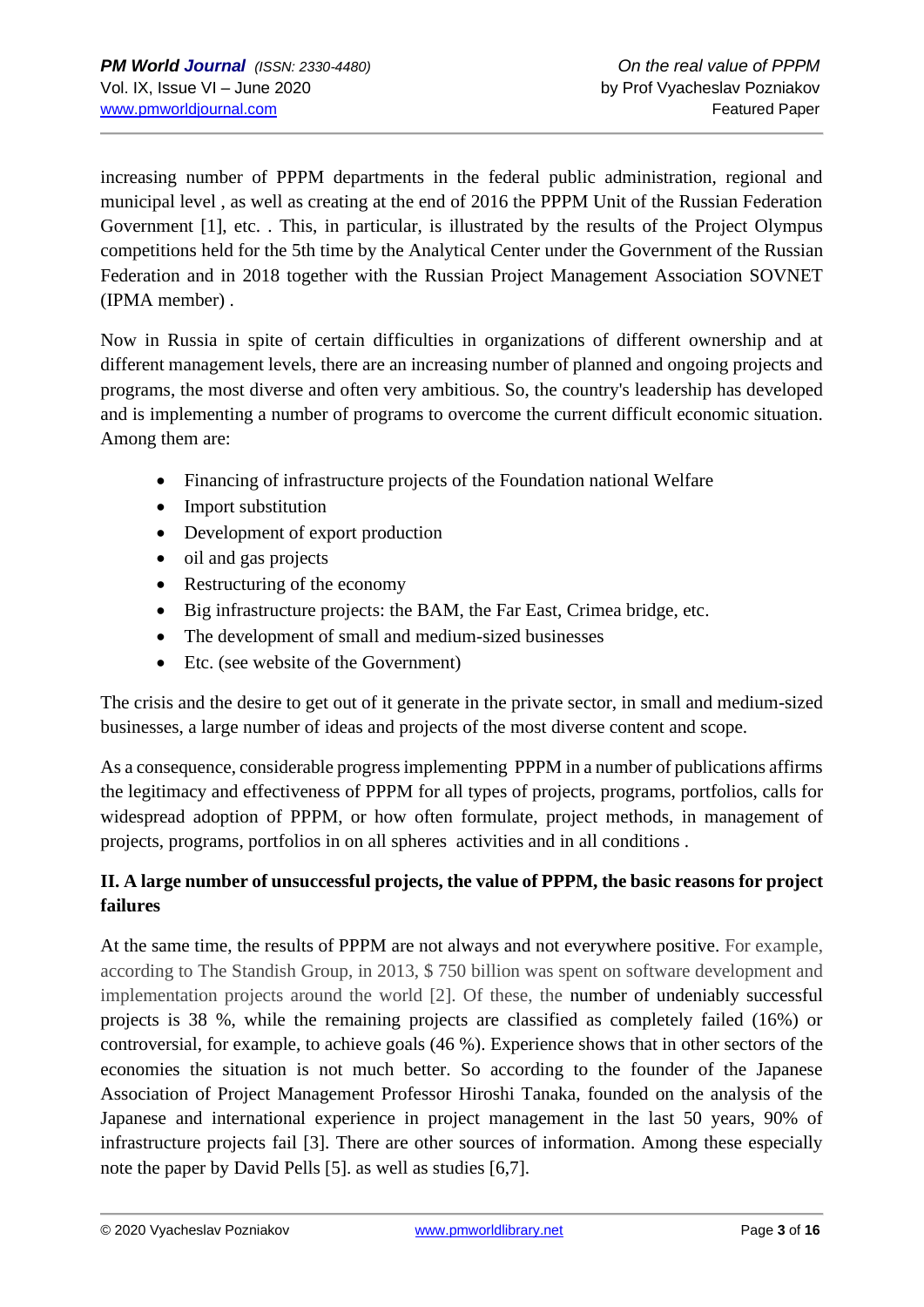There are no domestic statistics on this note topic, but it can be assumed that in Russia the number of controversial, and clearly disastrous, projects is even greater. At the same time, project participants, as a rule, argue that modern, proven methods of PPPM were used.

The latter circumstance, as well as related economic and other losses caused the project participants disappointment and doubts about the possibility PPPM, which negatively affects its further development and successful use. Therefore, the existing successes in applying PPPM and the expected increase in the number of various projects in the country raise the question of analyzing the current situation, the real value of PPPM and its most appropriate role in specific application conditions, especially in modern national conditions, and its further development.

As a first approximation, the real value of PPPM may be understood, for example, as the probability of achieving set goals, as measured by statistical or subjective, expert methods. Naturally, this definition is not the only possible and far from universal. Its advantages are comparative simplicity associated with the use of statistical methods for large volumes of PPPM statistics dates, the possibility of involvement of experts and acceptability for the purpose of article as analysis of the reasons for a significant number of wholly or partially unsuccessful projects. As can be seen in our case PPPM usefulness, at least, in a number of areas of project activity can be considered as the order of 50%, and some 10%, where 100% is a case with 100% successful projects. Naturally, for different fields of activity, the value of PPPM is different and depends on many factors, for example, on national conditions.

So, among the significant characteristics of modern Russian national conditions, we note such as:

- not always reliable functioning of the economy;
- a certain level of corruption;
- political risks;
- lack of investment activity;
- dependence on the oil market;
- insufficient development of the credit and financial and banking systems, restraining the turnover of investments and capital;
- the absence of a reliable system for providing guarantees and benefits for investors, including foreign ones;
- Not always favorable economic, legal, organizational and other necessary conditions for the development of small and medium-sized businesses;
- etc.

Taking into account national specifics of PPPM is a serious factor in ensuring the project's success. Especially, taking into account that continuously and often with a purely commercial objectives to the country come new methods and PPPM' approaches developed in other countries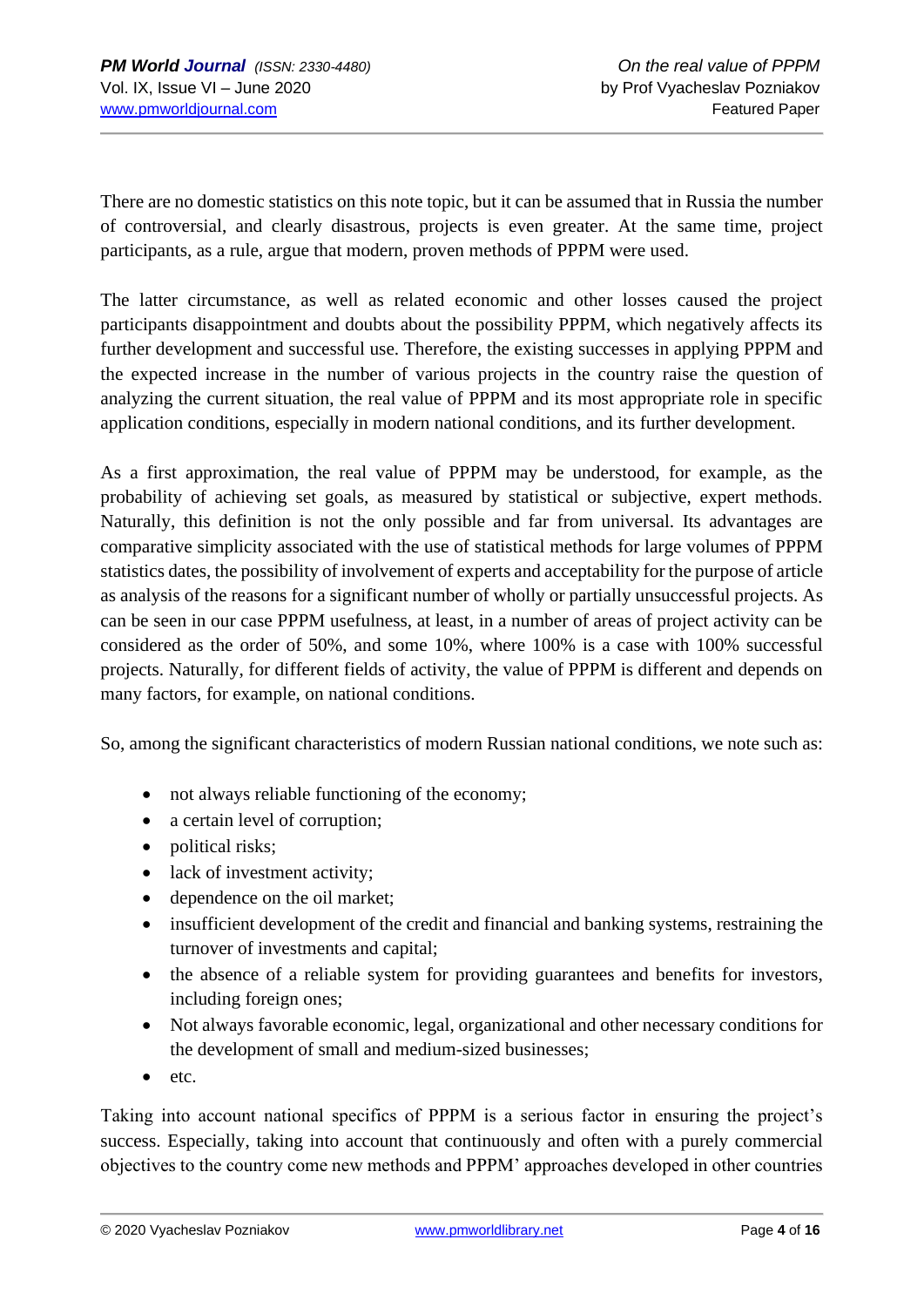and with other external and internal conditions. Advocates of these new products often are not concerned with the rationale for the effectiveness of their proposals in specific national conditions.

In general, the concept of the PPPMs value requires further development, and among the promising possible approaches are similar to those used in risk management, evaluating of projects, investment effectiveness, evaluating information, etc.

An analysis of the situation with PPPM and, in particular, the reasons for unsuccessful projects could be done best by analyzing such projects. Many organizations, especially large ones, in addition to the bases of best PPPM practices, create the bases of the reasons for the failure of completed projects and take them into account in further project activities. Unfortunately there are very few open publications on the subject, for example such monographs as [4]. It may be noted further information having quite general implementation. So in 1992, due to the low efficiency of funded projects, the World Bank analyzed its projects over the previous 20 years, and similar studies for similar reasons were carried out by a number of other development organizations, individual companies.

The analysis revealed several key issues that impede success. Among them are:

- Fuzzy goal-setting, planning of necessary actions, criteria for assessing project success;
- Fuzzy wording of duties and responsibilities of managers, project participants with a large number of factors not controlled by them;
- Risks, necessary prerequisites were not given enough attention;
- Reluctance of project managers to be responsible for the influence of factors not controlled by them;
- External monitoring was considered by project managers as not desirable.

From modern studies, we provide information from the mentioned research by Professor Hiroshi Tanaka [3]. According to him, " formula of the project failure "  $(80 \sim 90\%$  probability) includes:

- Not defined sponsor in the company
- The owner of the project is not defined
- There is no critical thinking
- Inconsistency of project management processes
- Pre-project planning has not been completed

The above list of reasons for the failure of projects can be continued significantly, since attention is currently increasing in these educational and normative books, for example [10].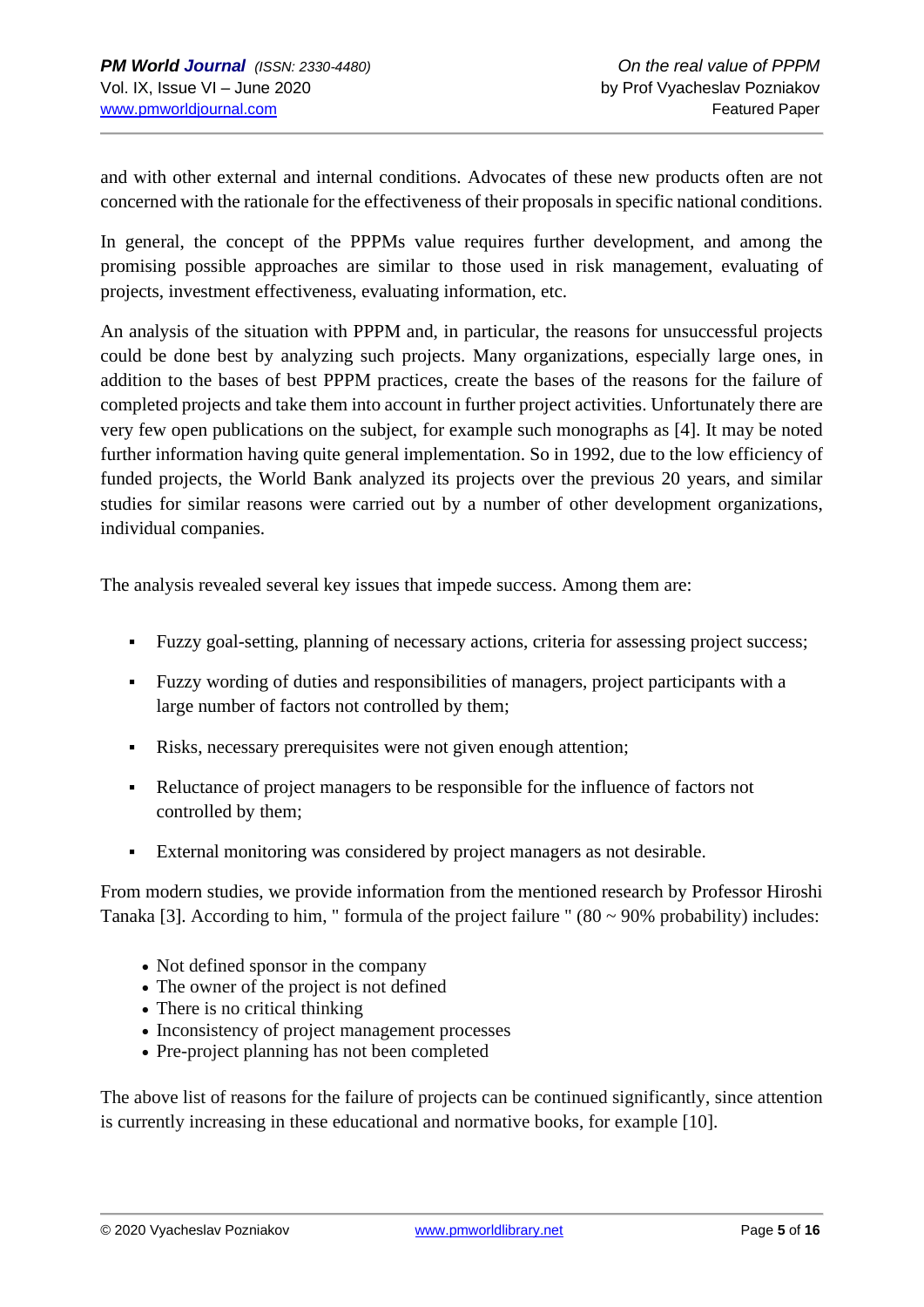It is obvious that the reasons given for the failure of projects are very general and do not include many important features of the implementation of specific projects. The latter can be overcome by creating, along with databases of good practice, the bases of the causes of the projects failures in specific project conditions, with the prospect of a further creation a hierarchy of national corresponding databases (for instance- Federal -Regional-municipal - corporate level with the organization access to them on acceptable terms for all interested parties). At the World Bank and many other organizations, the created databases of positive and negative experience have been actively used for a long time in the development and implementation of new own projects and projects of clients and partners.

One of the main difficulties for serious, scalable studies of the reasons for the failure of projects, especially in the national context, is that access to the necessary information is very difficult, for example, because such information is often a commercial secret. At the same time, the task of creating the hierarchical system of bases for the positive and negative experience of implementing projects in the national conditions formulated above, as well as organizing access to them for interested parties, seems real and contains the potential for great economic effect across the country, individual industries and enterprises. As noted earlier, a number of organizations, including national ones, have created and are actively using such database. However, experience shows that the information contained in them is usually closed. It can also be suggested that even when organizations have such bases and corresponding requirements for their use, their use is often not efficient enough, as evidenced by the above PPPM statistics of failed projects.

Therefore, the creation of a program of creation at the PPPM level and the widespread, possibly mandatory, use of such databases can be considered relevant. Their active use should become the same indispensable element of a management culture as, for example, determining economic, social and other indicators, ongoing projects, programs in the sectors of the economy. In conclusion of this section, we note that the use of the databases under consideration should not be fully identified with risk management. Without going into details, we note that with an obvious connection with risk management, these databases are broader in content and application. Obviously, a more detailed presentation of various aspects of the creation and effective use of the bases of positive and negative experience of PPPM requires separate consideration and relevant studies. In particular, serious attention is required to the topic of developing methods for transferring the experience of completed projects to new ones, implemented in new conditions.

Finally, one more note could be made. Despite the marked difficulties with the analysis of the reasons for failure of many projects within domestic and international PPPM practice one of these is obvious. Judging by the often published recently resonance dips messages in a variety of major projects and programs, for instance in aero and space area, one of the reasons for project failure are not enough competent performers of different levels. It is not difficult to assume that in other cases where the information on the results of the PPPM is confidential, one of the main reasons for the failure is also the lack of competence of the participants of the PPPM.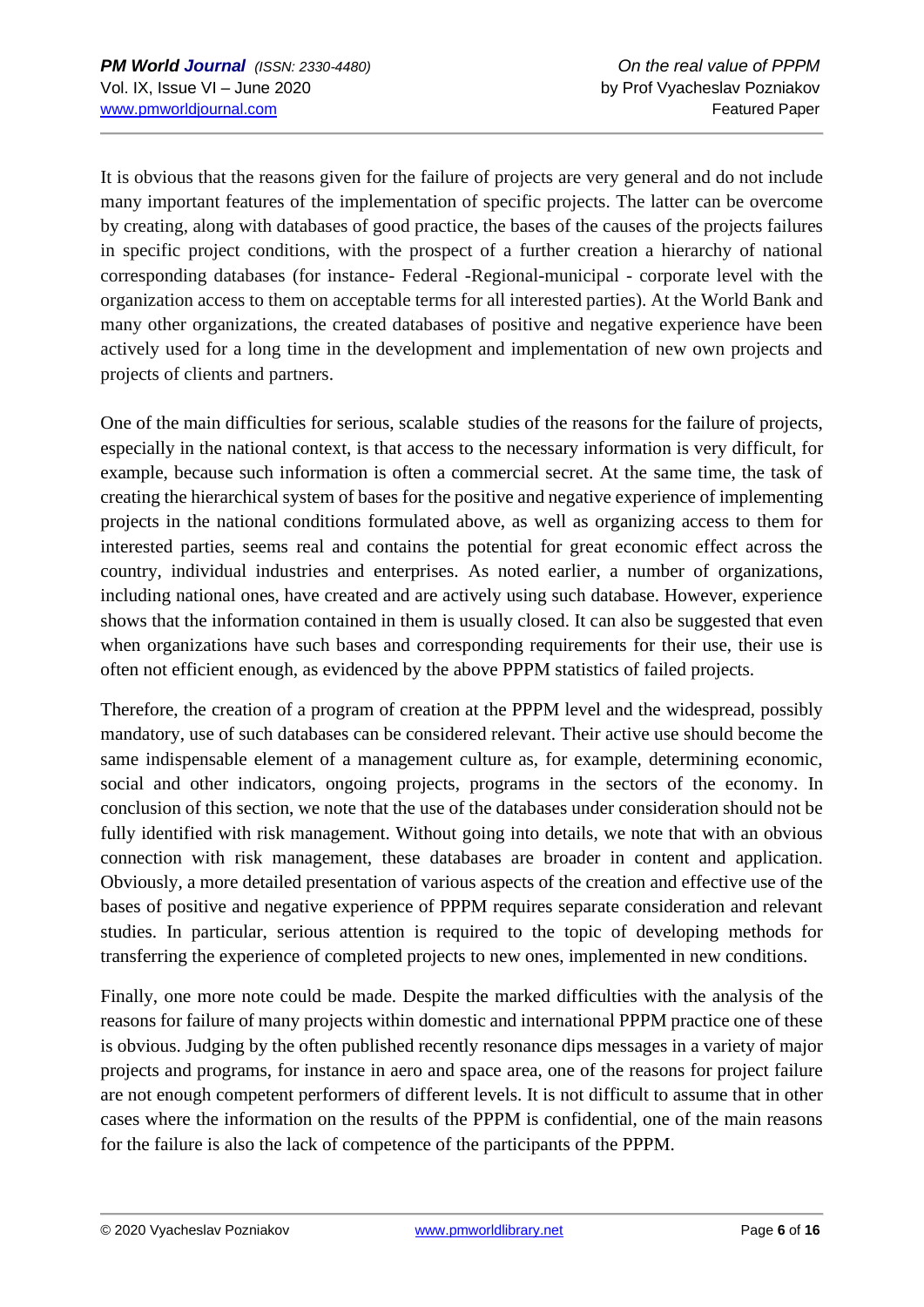#### **III. The value of PPPM standards**

In connection with the noted difficulties with direct analysis of the reasons for the failure of many modern projects, programs and portfolios, it seems promising to carry out an analysis of existing PPPM standards.

Really. There are many definitions of the PPPM concept, for example, as a set of management processes for projects, programs, portfolios [9], etc. Without going into the analysis of existing definitions of PPPM, for the purposes of this study, we note the following. It is well known that the projects were carried out by people so long ago, as there is Humanity. Consequently, the same number of more or less formalized common approaches and methods of project management exist. To date, these methods have undergone major changes. Various schools and methodologies have emerged that offer their approaches for the practical use and training of PPPM specialists. The accumulated practical experience and various methodological approaches have found concentrated expression in modern PPPM standards, developed by international, national organizations or individual corporations. It is these PPPM standards that are the basis for practical PPPM, are used in the training of PPPM specialists. According to this a number of practical project oriented -organizations judge the degree of maturity of the latter in the field of PPPM, for example, using the "Maturity Models". PPPM standards are used as the basis for various certification systems for PPPM specialists and organizations in the field of PPPM, for example, in the IPMA "DELTA" system. Therefore, with a high degree of certainty, it can be argued that the PPPM standards are associated with a high degree of correlation with the positive and negative aspects of the current situation in PPPM and , in particular , the real value of PPPM.

Thus , the issue of the real value of PPPM with a high degree of legitimacy can be transformed and investigated as a question of the PPPM state and real value of modern PPPM standards , in particular, the methods used in PPPM, the requirements for the respective competencies of managers. Naturally, a detailed study of the degree of legitimacy of the proposed transformation is of independent interest.

Let us briefly consider the state of the art with modern PPPM standards in relation to the objectives of the article.

That is possible to distinguish two main groups among the PPPM standards. The first one can be so -called framework PPPM standards, Those are applicable for all subjects to manage (managers, participants of the project teams, individual projects, programs, portfolios, etc.). Such PPPM standards are proposed by various professional associations in the field of PPPM. Examples of such PPPM standards have received widespread international acceptance and distribution. are ISO 10006 [8], PMBoK Guide [9], ICB IPMA Competence Baseline [10] , P 2 M [11] , , PRINCE 2 [12], etc.

Another group of PPPM standards could be a set of national, industry and corporate PPPM standards.

© 2020 Vyacheslav Pozniakov [www.pmworldlibrary.net](http://www.pmworldlibrary.net/) Page **7** of **16**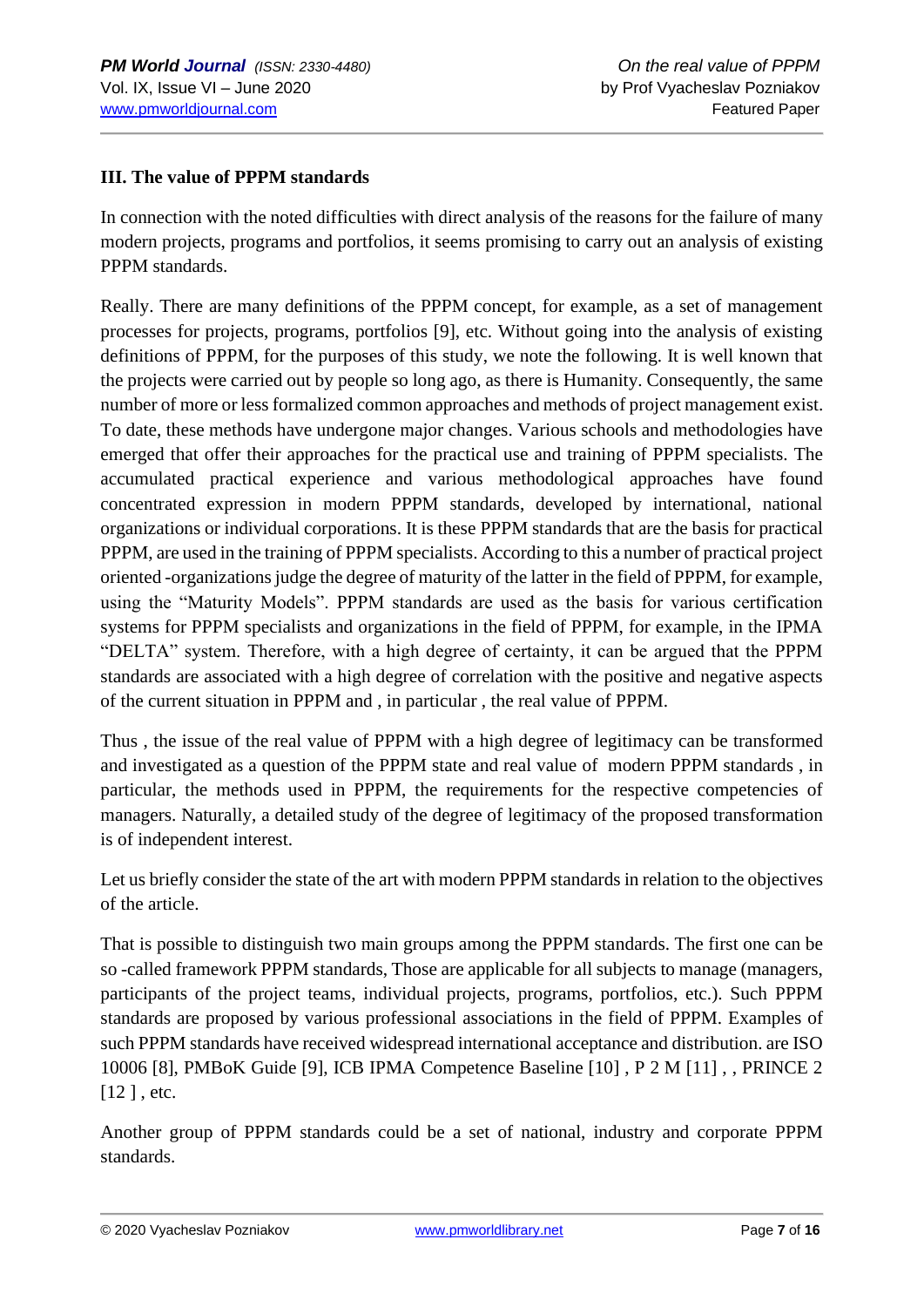Various framework International and second group's PPPM standards use different ways to standardize PPPM processes, concepts, terminology of PPPM , which is associated with different cultures PPPM and different external and internal project environment , programs, portfolios in different countries, industries, organizations. These PPPM standards, usually contain of the most general requirements for the competence of managers, terminology, methods, and descriptions of the main functions and processes PPPM, such as management:

- subject area
- time parameters
- cost and finance
- human resources
- quality
- risks
- procurement and contracts
- communications
- changes
- security
- etc.

Therefore, these PPPM standards claim to be applicable in all varieties of projects and in different countries. Unfortunately, it should be noted that there is very lttle scientific proof that exactly provides convincing justifications of the legality of universal applicability of these PPPM framework standards, or an indication of their limits of applicability. As a rule, these statements are based on the opinion of respected experts and the results of the individual success of the projects undertaken in specific PPPM circumstances, of course, more or less distinguished of the project to be undertaken. Moreover, the corresponding scientific basis is often practically absent.

At the same time, it is well known fact, that the more general the created PPPM standards are, then the less information they contain for application and decision-making in specific situations. The latter circumstance also indicate the need to pay attention to clarifying the real value, justifying the boundaries of the effective application of the proposed PPPM standards, especially those applying for widespread and even universal application.

Thus, the framework PPPM standards on the one hand, by definition, are general in nature, based on previous experience, external and internal conditions for the implementation of previous projects and their content (subject area). Therefore, they could not contain many competencies or requirements for them, important for the success of managing a specific project, program, or portfolio, especially related to their uniqueness. The latter is especially characteristic of many modern innovative projects, programs, and portfolios.

On the other hand, framework PPPM standards play an important role in creating the basis of a single methodological, terminological space of PPPM, including the international one. They significantly contribute to the creation and development of a common culture of PPPM, including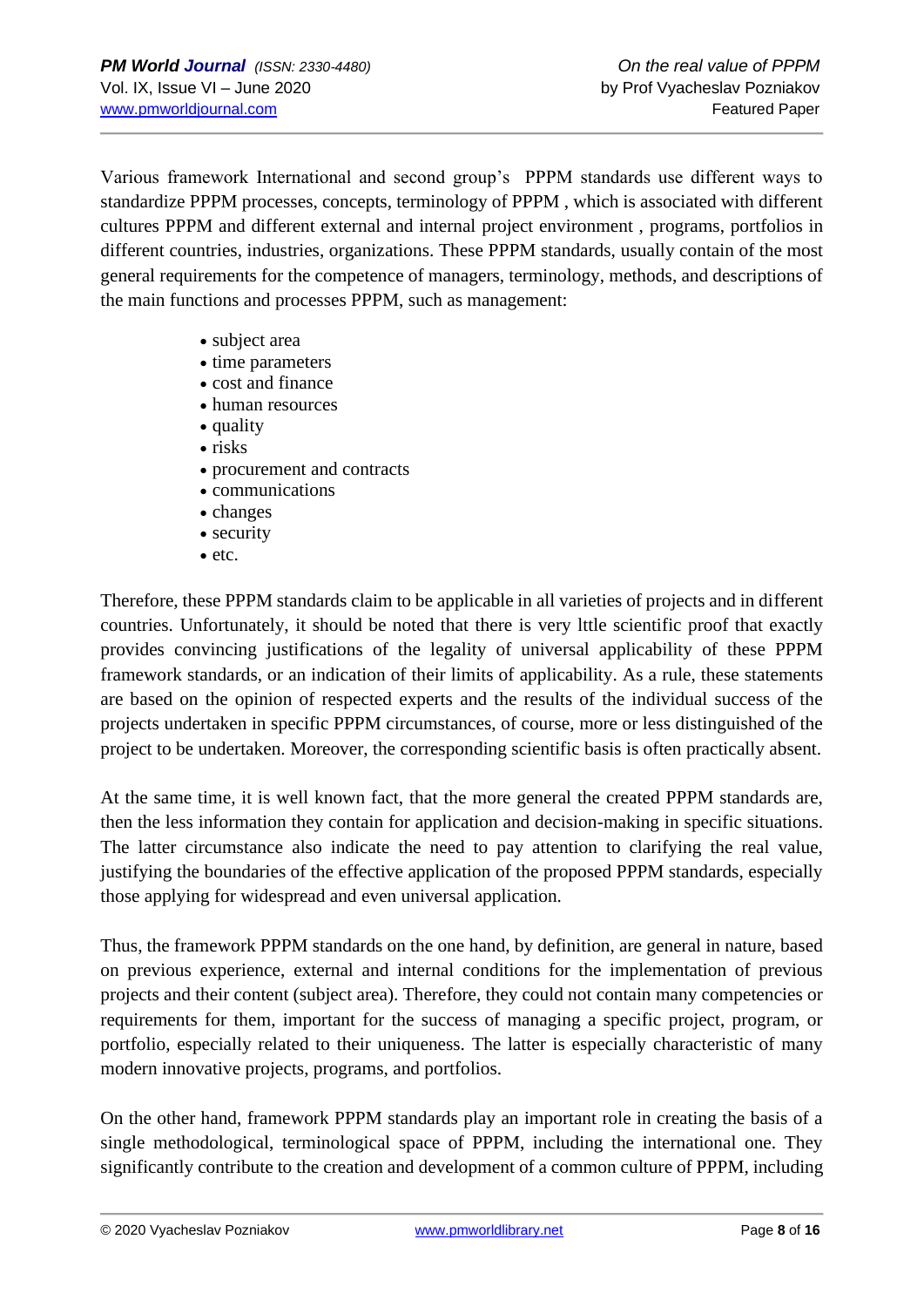the development of the second group of PPPM standards - national, industry and corporate. The latter set themselves the goal of taking into account national, industry, and corporate specifics, including the specifics of specific projects, programs, and portfolios. Unfortunately, and here it remains an urgent task of convincing, including research, study boundaries effective using of proposed PPPM standards.

It should be noted that PPPM is a young discipline and many of its sections have not yet received a sufficiently serious scientific justification. There is a certain lag between the foundations of the general theory of PPPM standardization and the general theory of control. Despite the rapprochement with the developments the ICO, the marked separation occurs, for example, in a certain inconsistency in terminology PPPM used by different PPPM standards and organizations.

With respect to the two groups of PPPM standards discussed above, one conclusion, well known to PPPM experts, is obvious. Both groups of PPPM standards should be considered, applied and developed as a whole, including the goal of a possible combination of different methodologies. And this is also one of the serious problems of further development of the PPPM discipline and its standards 'part.

Returning to the situation with a large number of the project failures, we note that , of course, some of these caused by a lack of knowledge or unqualified using , in many cases proven the modern methods of PPPM , including those reflected in the PPPM standards, or simply do not desire or inexpediency , for various reasons , to use them . For example, as some researchers have noted, there are cases when participants of the projects plan its failure in advance [3] . The role of objective reasons is also significant, for example , related to the impact on the project of external factors not controlled by the participants of the PPPM , such as economic and political crises, natural disasters, etc.

At the same time, another part of project failure, even when using the most modern PPPM standards and methods PPPM is associated with the nature of the PPPM standards and methods of PPPM. For example, to the fact that they are based on past experience. The latter often determines in many respects their real value for the participants of the PPPM.

Turning to the issue of the value of PPPM standards for PPPM, we will choose for further use one general as follows.

**Under the value of PPPM standards for a particular PPPM party (specialist, organizations) we mean the ability of PPPM standards to satisfy the needs of this party especially in lacking competencies (knowledge, experience, skills) to participate in a particular role in a particular project, program, portfolio.**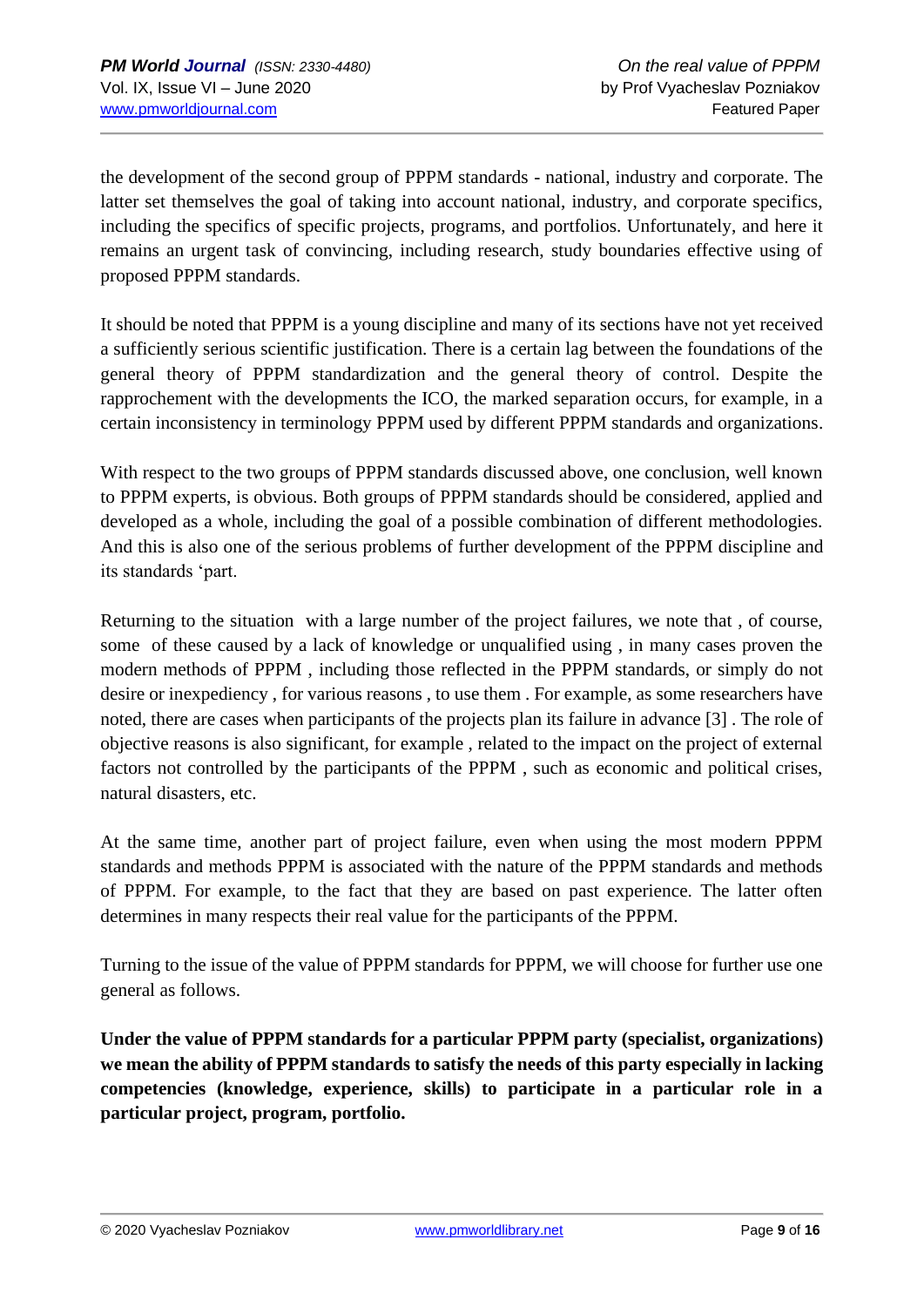As can be seen here we select different definition of value, rather than those discussed above for value of PPPM. One of the reasons is that the concept of PPPM is broader in scope than the concept of PPPM standard.

The topic of a detailed justification of the choice of the concept of the PPPM standards and related concepts is very wide and is beyond the scope of this study. For example, such concepts as utility value, usefulness, etc. are not considered here. At the same time, the chosen definition seems to be the most suitable for the purpose of the article as an analysis of the possible reasons for a significant number of unsuccessful projects , programs, portfolios , the role and real value of PPPM' standards, and accordingly the PPPM itself.

We only note that the common for various possible definitions of the value of PPPM standards, apparently , will be their subjective and situational nature , depending on the specific needs of the PPPM participant and on the specific situation of the project, program, portfolio .

Indeed, with the chosen formulation, the value of PPPM' standards depends on a number of factors. Among of these:

- Existing, personal competence of a PPPM participant (experience, knowledge, skills, etc.) and corporate competence (developed system of PPPM' standards, project office, etc.);
- Roles of participant (customers, investors, contractors, authorities, other interested parties);
- Management level (strategic, operational);
- The urgency of using lucking competencies;
- Perspective for reusing of lucking competencies.
- The complexity of the particular project, program, portfolio.

According to this approach to determine the value of PPPM' standards for particular projects, programs, portfolios and qualitative as well as quantitative assessment can be used. For the latter, for example, in the form of a linear combination with factor weighting and their numerical values for specific projects, programs, and portfolios. However, in both cases, expert assessments will be required for the weight factors and their numerical values for specific projects, programs, and portfolios.

Note that, as seen from the definition, it is proposed to distinguish between already existing PPPM competencies of a participants and those they lack to successfully fulfill his role in the project, program, portfolio.

We can distinguish the following main situations with the presence of necessary and lacking competencies:

1. The existing competencies are completely sufficient for a PPPM. However, this situation is rare. For almost all management levels, the phases of the project life cycle,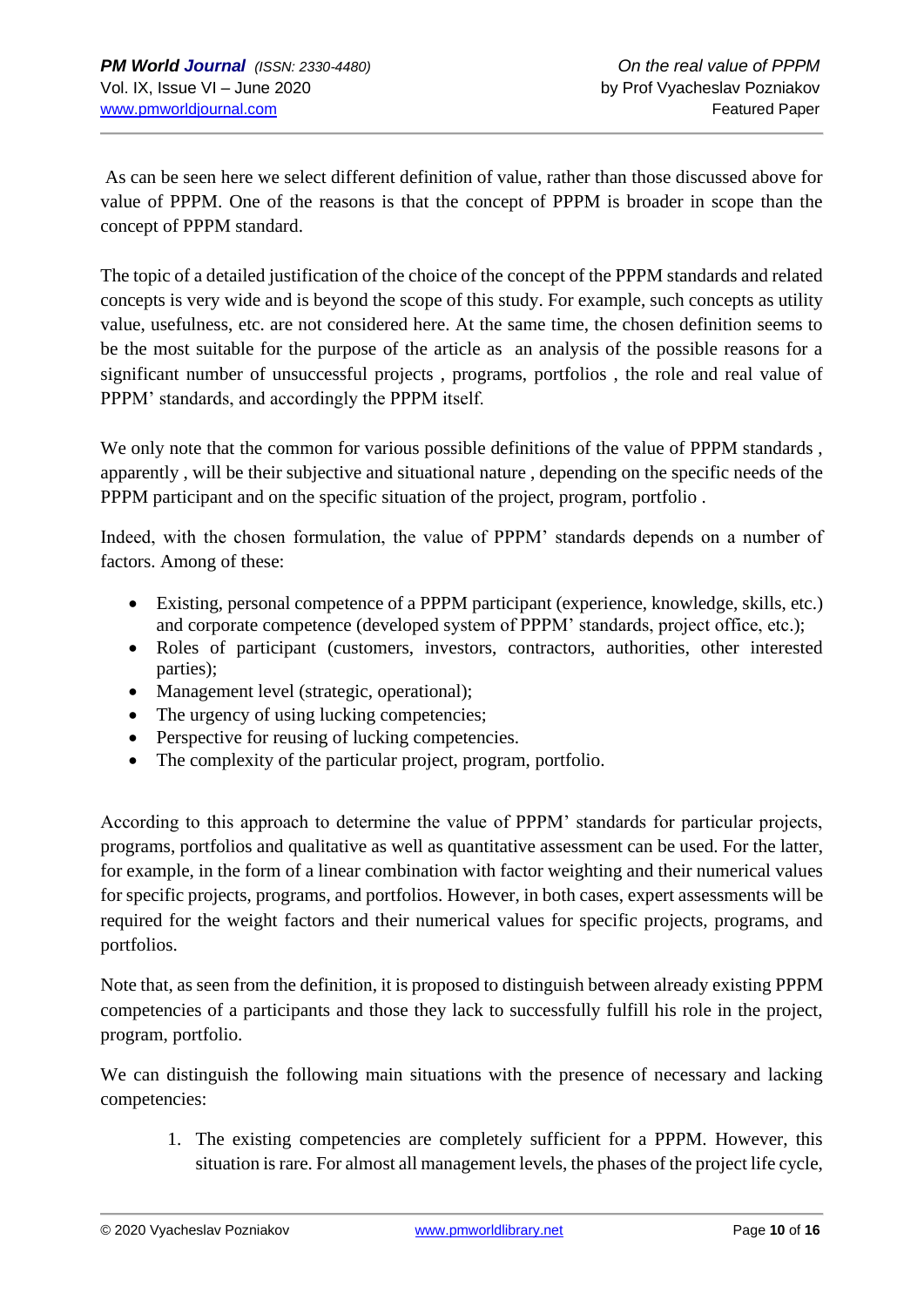there is some lack of competence. It is related more or less to uniqueness of almost all projects, programs and portfolios, and to the features and dynamics of their external and internal environment. For example, company key analyst of the target market unexpectedly left the company, the competitor suddenly entered the market with a new product and the company experiences difficulties to formulate a strategy and objectives of the program of improving its products , changes in production plans . Such situations, unfortunately, lead to a fairly rapid obsoleting of PPPM standards and competencies, which, by definition, are based on previous competencies, on previous experience. Usually obsolescence occurs faster, if the PPPM standards and competencies are based on the specific experience of the past years.

- 2. Available competencies are sufficient, but their use is not advisable for organizational, economic or other reasons. For example, all specialists needed are engaged in more important projects, programs, and portfolios.
- 3. Existing competence at different management levels are not sufficient, but there are others independent organizations with these competences.
- 4. In view of the high degree of innovativeness of the project, the necessary competencies in principle, absent.

Because of the growing innovatory nature of many modern projects, programs, portfolios a big number PPPM cases are characterized by three recent situations. In these three situations, as a rule, customer organizations are forced to look for and attract others, not dependent on them specialists or organizations. These professionals or organizations, are able to train the customer personnel the necessary knowledge and whether to help make the necessary changes in the company management, the production processes etc. In other cases, they are able to independently conduct the necessary work, whth absent in the customer organization the competencies, including work on the production of a fundamentally new lacking competencies.

#### **IV. Function and process of lacking competencies and resources management.**

Determining the real situation with the availability of the necessary and most important, the lack of competencies, as well as the lack of resources and the adoption of appropriate decisions, is currently becoming one of the most important functions of project, program, and portfolio managers . This function is especially important for managers of the highest strategic level.

## **This function can be formulated as management of lacking competencies and resources. It consists of identifying the lacking competencies and resources at all phases of the project life cycle and levels of PPPM and the organization measures aimed to eliminate this situation.**

The corresponding function and the process of **"of identifying the lacking competencies and resources at all phases of the project lifecycle and levels of PPPM and the organizational measures aimed to eliminate this situation",** may be added to s the list of basic functions and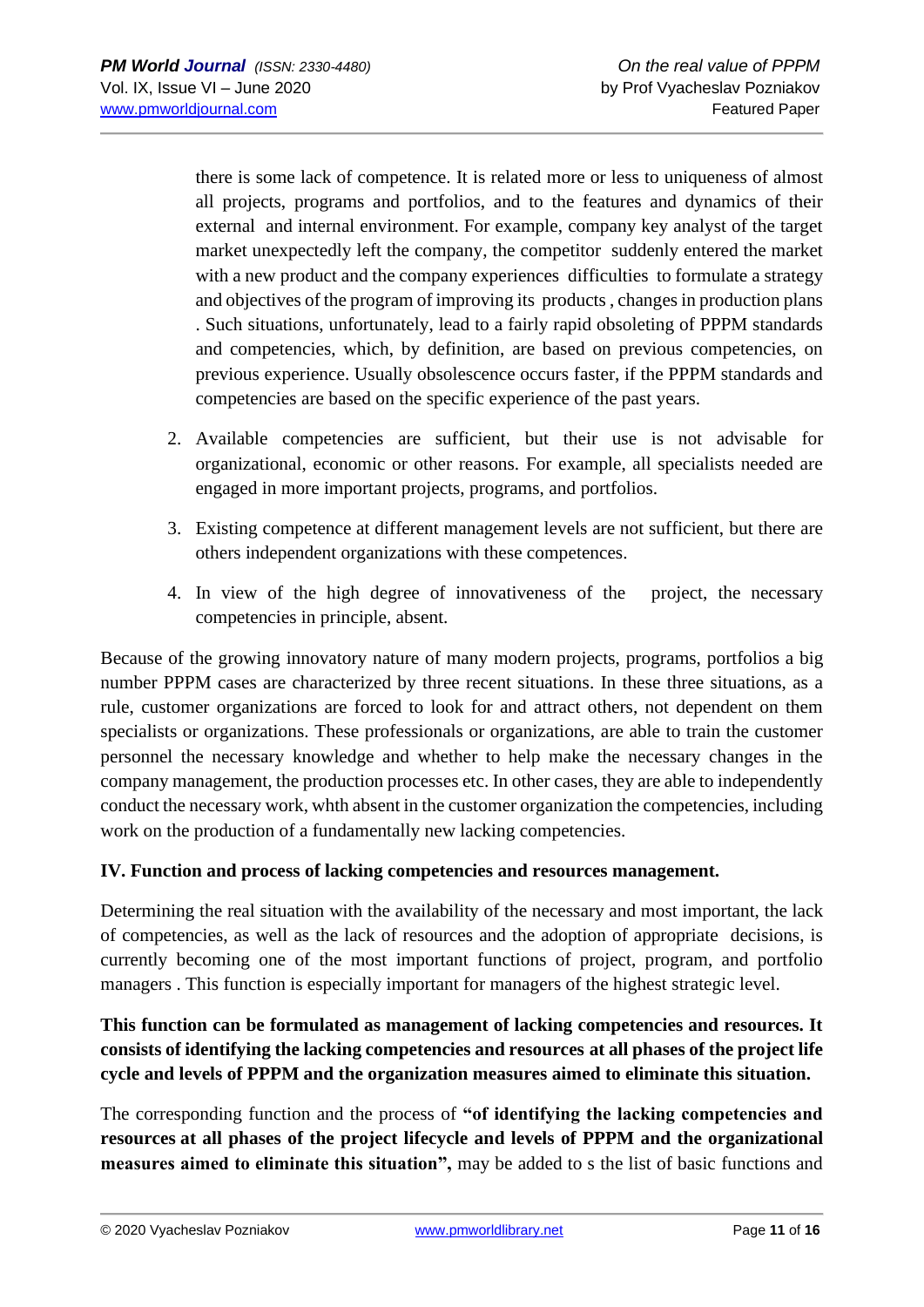PPPM processes, listed above under description of framework PPPM standards . Unfortunately, at present time these functions and processes are not explicitly specified in the PPPM standards.

Note the main arguments in favor of introducing a new basic function and process. Adding to the framework and other PPPM standards , extends the scope of applicability of these and largely increases the validity of these, especially the framework PPPM standards, on the legitimacy of wide application in the different varieties of projects , programs, portfolios and different countries . The increase in validity occurs due to the fact that the possibility of the entire set of PPPM standards, discussed above, increases due to possibility to provide a more complete set of competencies and resources necessary for PPPM, taking into account the specific needs of the participants of the PPPM and the characteristics of specific projects, programs, portfolios .

Thereby increase the fullness of the possible PPPM standards with regard to a variety of projects, programs and portfolios , and hence the real value of the PPPM and PPPM standards, as it creates an opportunity to reduce the number of unsuccessful projects .

Obviously, the need to perform this function, and the process is the matter of common sense, is evident and implemented by PPPM participants, especially practitioners. For instance, in connection with the need to attract in order contract various specialized organizations, under the planned training of PPPM stuff , preparation of work, etc. At the same time the importance and role of these function and the process remained in the shadows, and they are clearly not considered as one of most important functions and processes of PPPM. But experience shows that at present, in many cases, especially in innovative projects, programs, portfolios, failure of projects is associated with the ineffective implementation of these functions and processes. Really diverse causes of failure of projects, programs, and portfolios, as a rule, are associated with the incompetent implementation functions and processes named "managing the lacking competencies and resources".

As an additional argument, we can cite the fact that, by influencing the entire PPPM process, the function and process of managing lacking competencies and resources are very close to such a fundamental process as determining the goal of a project, program, or portfolio. Indeed, just as determining the purpose of a project, program, or portfolio in their early phases then largely determines the content of other management functions, the management of lacking competencies and resources also has a significant impact on the early and subsequent phases.

Therefore, it seems that the attitude to the considered function and process as secondary one, not worthy of inclusion in the PPPM standards, does not correspond to the modern nature of most projects, programs and portfolios. These function and process should be included in the main functions and processes of the PPPM, recommended by the PPPM standards as a function and process of **"managing lacking competencies and resources".**

This issue is of great importance for the training and certification of PPPM specialists.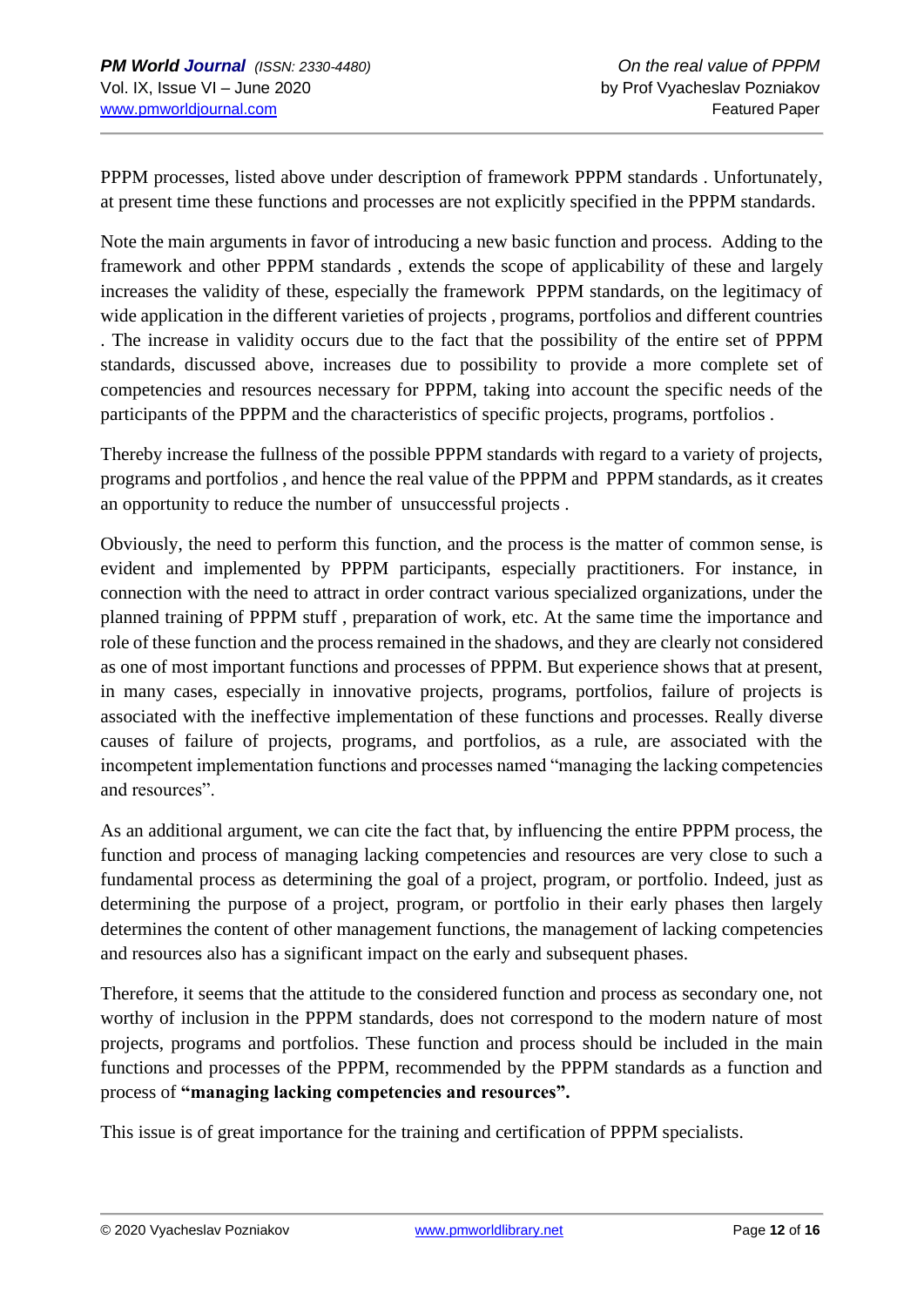As noted earlier, PPPM is a young discipline. Naturally, the function and the process of " **managing the lacking competencies and resources"** require a clear design of their place and role among the other functions and processes of the PPPM, communication with them , as well as ways to develop their own methods . A more detailed study of these issues is a topic for separate consideration.

The basic implementation scheme of the function and process of "managing the lacking competencies and resources" can be as follows. At the concept phase, when choosing and justifying the goals, the necessary and lacking competencies of the PPPM participants and resources should be determined. It seems that this function and process should play a large role in the early phases of projects, programs, portfolios in managing their value, in determining the cost of complex contracts for services of external third-party organizations. At the further development of the project, program, portfolio, in particular, the above-mentioned basic functions and processes must begin with a clarification required and lacking competencies and other resources and. It seems not correct in the present conditions to consider the function and the process only as belonging to the content for example, by labeled earlier as part of PPPM standard functions of cost and financial management, human resources, procurement and contracts . The innovative nature of many modern projects, their complexity and scale make these functions and processes key, deserving of an independent place and methodology in project management. Improper performance of these functions and processes , especially in the early phases and change management using the methodology of Agile and other approaches, as well as databases in a particular organization and the sector and sectors of the economy must be regarded as highly dangerous risk. We note once again the large role that can play, the widespread creation and active use in individual organizations and industries of databases on the positive and especially currently negative experience of PPPM. On their basis, effective corporate and industry PPPM standards can be created and function, projects, programs, portfolios can be developed and implemented, and personnel training be carried out.

Note that possibility a particular organization to implement the function and process of "management lacking competence and resources" , as well as other PPPM processes may require creation a certain PPPM system, including the development of corporate PPPM standards, the creation of specialized departments such as project office, databases on the positive and negative experience of PPPM, etc.

Creating the latter requires considerable effort and finances. Therefore, in specific cases, it is necessary to take into account organizational, economic (cost, urgency, reusability) and other aspects of the feasibility of creating complex PPPM systems, especially in small and mediumsized organizations. This circumstance once again emphasizes the relevance of creating the previously formulated hierarchical system of bases of projects experience with the organization of access to it by interested parties.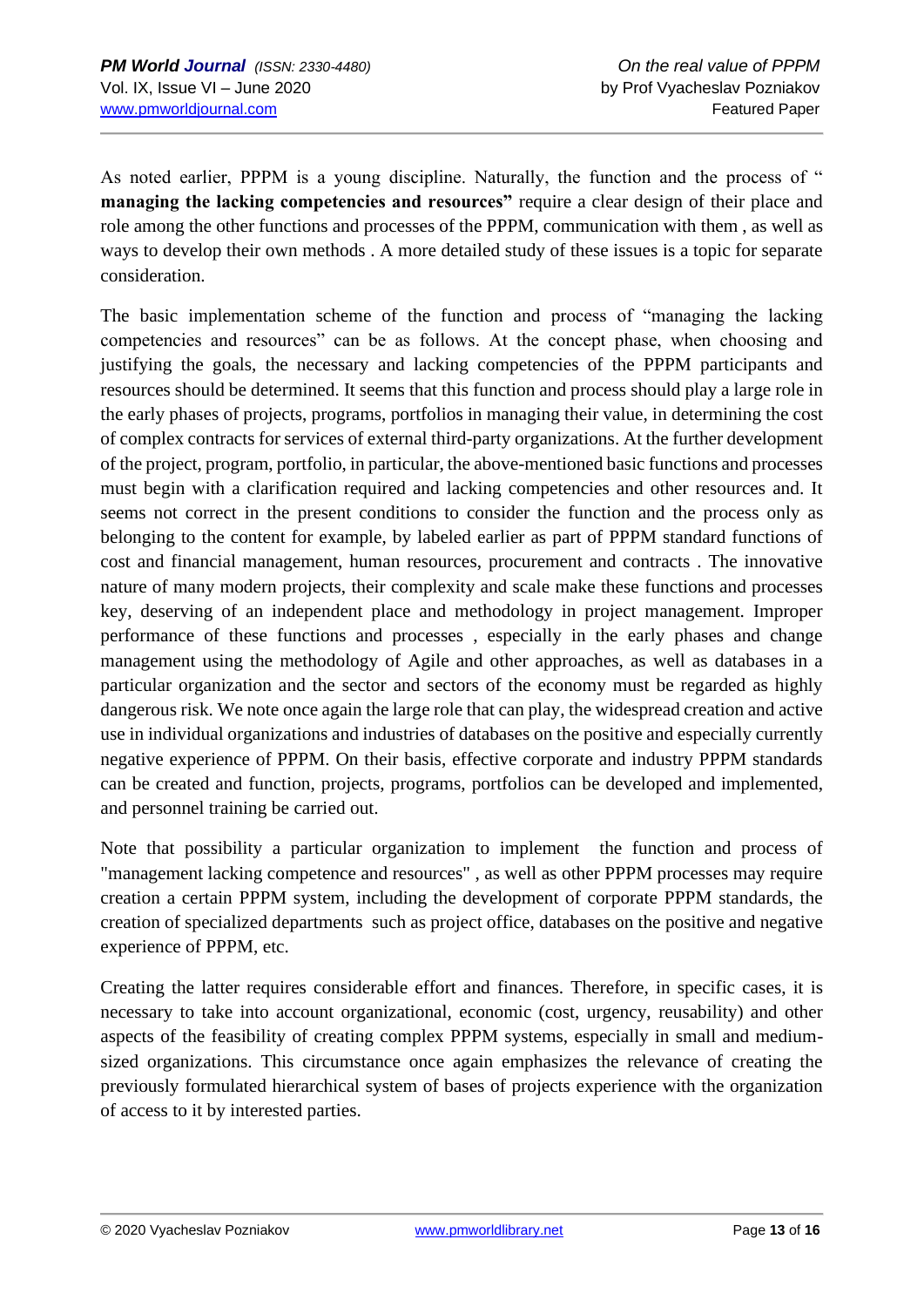Note that the leading role in the professional performance of formulated above functions and PPPM process, as well as in the development of corresponding methods should play organizations units associated with PPPM ( project offices , etc..), As well as independent consulting company PPPM , specializing in maintenance of one or more sectors of the economy, professional associations of PPPM experts and others .

#### **Conclusions**

Professional use of modern PPPM methods in many cases significantly increases its effectiveness and allows achieving high results,

However, existing methods as a whole require further development and adaptation to modern conditions. This is evidenced by a large number of unsuccessful projects, especially in innovative industries. According to a number of studies, currently the rate of project failures is from 50 to 90 percent. One of the ways to improve the situation may be to create hierarchical database systems of project experience (for example, federal-regional-municipal, industry-corporate level) with access to them on conditions acceptable to interested parties,

Some methodological development of PPPM is advisable. In particular, the introduction of the concepts of the PPPM and PPPM standards' value and the development of methods for their determination, as well as the introduction of new functions and the process of **"managing lacking competencies and resources"** into the PPPM standards are offered.

### *Literature*

- 1. Polterovich Victor "Federal Development Agency: it is necessary for the development and implementation of successful strategies." Problems of management theory and practice, Lenand (Moscow), No. 3, 2018
- 2. [http://iosrjournals.org/iosr-jce/papers/Vol16-issue2/Version-](https://translate.google.com/translate?hl=ru&prev=_t&sl=ru&tl=en&u=http://iosrjournals.org/iosr-jce/papers/Vol16-issue2/Version-%25202/F0162122940.pdf) 2 / F0162122940.pdf.
- 3. Hiroshi Tanaka. Reflection on corporate project management success-lessons learned from the 40 years in global PM. International project management conference, Russia, Ulyanovsk, 2018,
- 4. Peter W . Morris. The Anatomy of Major Projects (John Wiley & Sons , 1987)
- 5. David L. Pells. Six Fresh Eggs, Vol. VIII, Issue VIII September 2019 by [www.pmworldjournal.com.](http://www.pmworldjournal.com/) Second Edition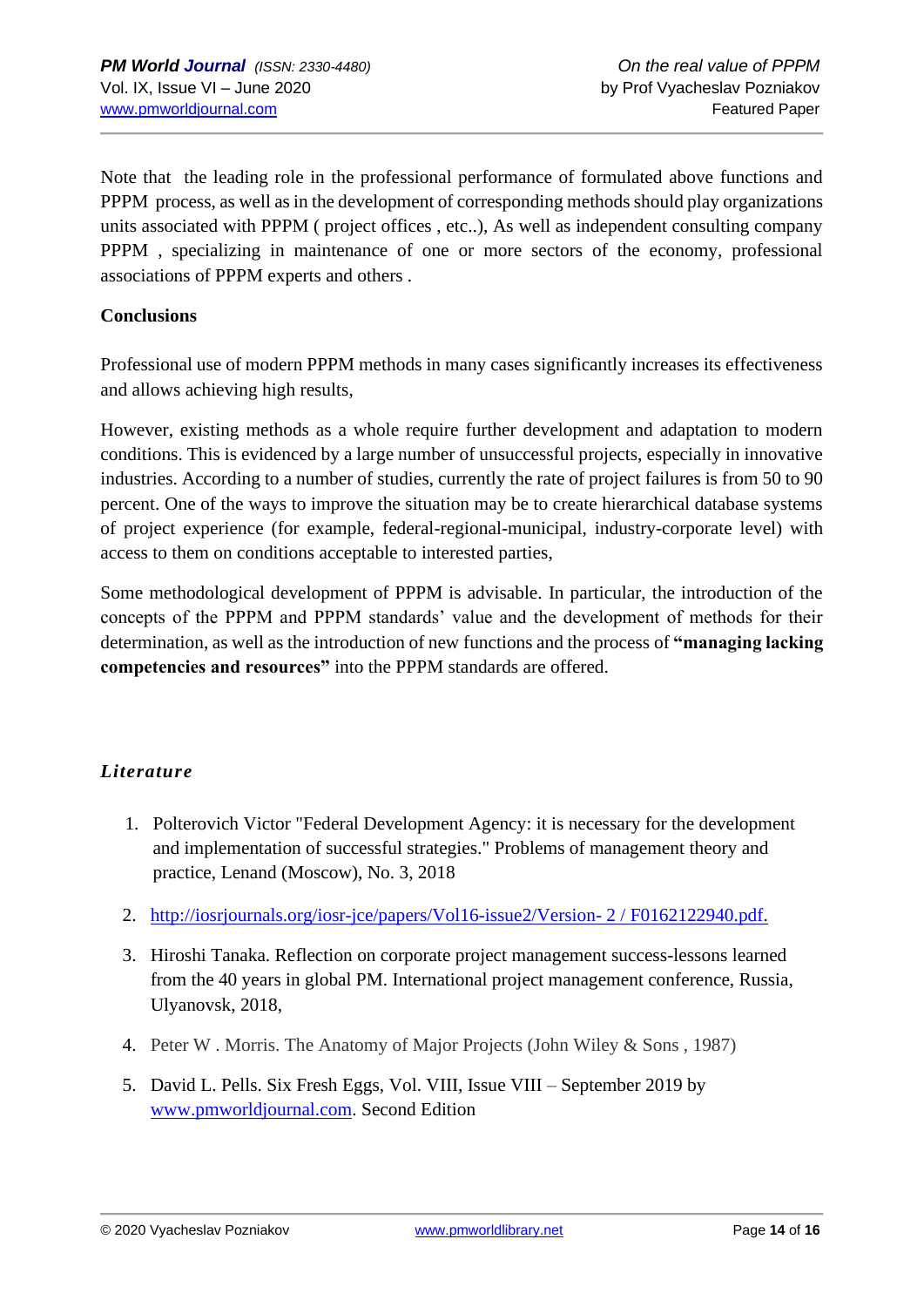- 6. Viacheslav Pozniakov. Project, Program,Portfolio Management: Real value, standards. International Journal, "Problems of Theory and Practice of control". Russia, Moscow, 2019,#2.
- 7. Viatcheslav Poznyakov. Project Management and Senior Managers: A Russian Perspective, PM WORLD TODAY VIEWPOINT FEBRUARY, 2008
- 8. [https: // cloud.mail.ru / public / 2HZL / Rz9RJ6Joj`](https://translate.google.com/translate?hl=ru&prev=_t&sl=ru&tl=en&u=https://cloud.mail.ru/public/2HZL/Rz9RJ6Joj%2560) ISO 10006: 2003 "Quality management systems. Guidelines for managing project quality
- 9. PMBOK Guide. 5<sup>th</sup> Edition. Project Guidebook, PMI, 2006.
- 10. ICB IPMA Competence Baseline, Version 3.0, IPMA 2006
- 11. P2M. Program and Project Management for Innovation of Enterprise, PMCC, 2002.
- 12. PRINCE2, OGC UK, 2001.